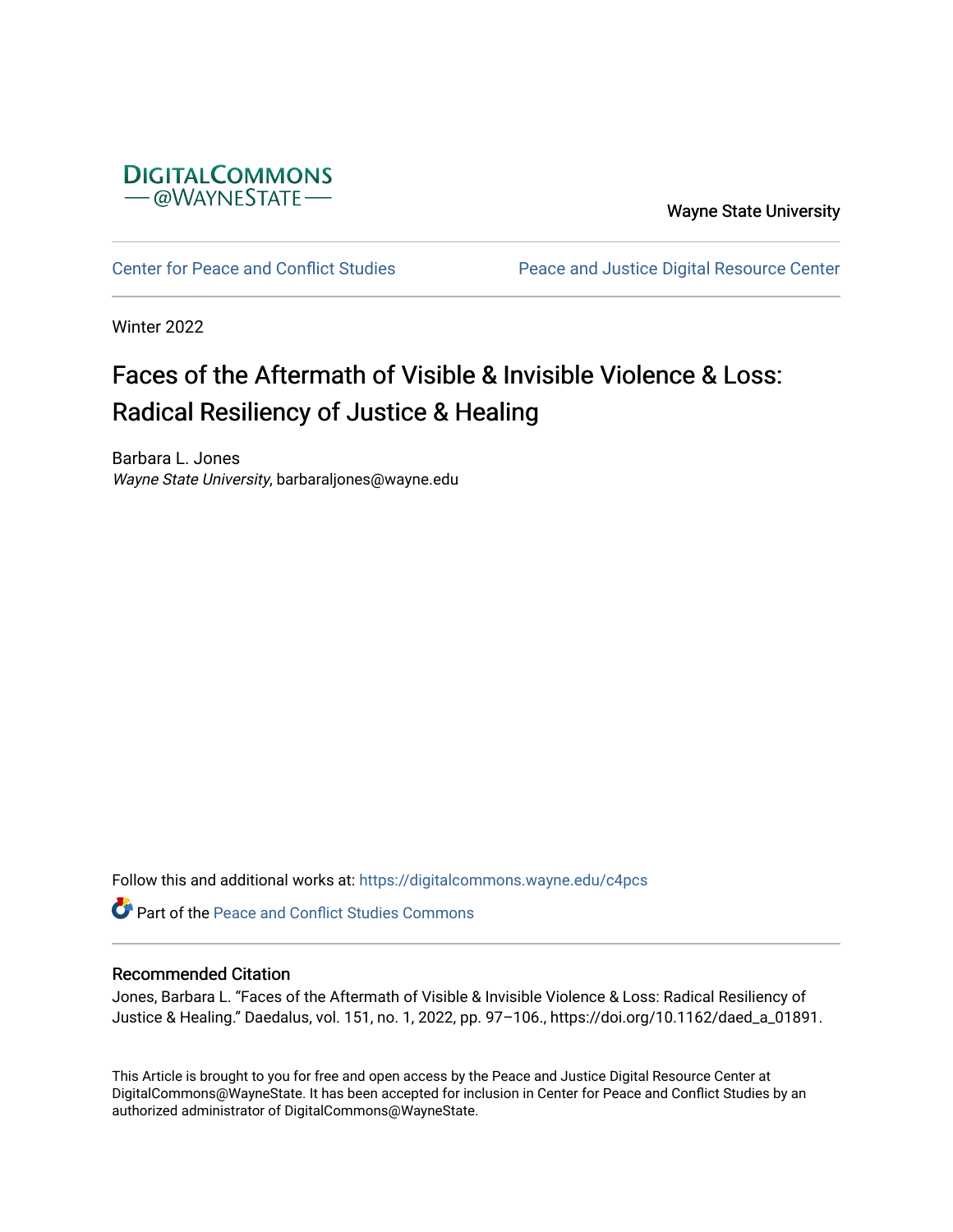# Faces of the Aftermath of Visible & Invisible Violence & Loss: Radical Resiliency of Justice & Healing

### *Barbara L. Jones*

*As a victim/cosurvivor, my experiences with the criminal justice system have called me to confront hard truths and the brutal facts of coming to terms with death, life, meaning, responsibility, and healing in innumerable ways. The real and tangible balance as a practitioner, victim, and healer are oftentimes disconnected from theory, practice, and life and death experiences. What does it mean to be human in the processes of restoration and reconciliation while hosting complexities, contradictions, and complacencies that all too often reduce victims/cosurvivors to being forgotten, dismissed, and neglected within the criminal justice system? Why do communities of people who long for and deserve trauma-informed interconnectedness, restoration, healing, and reconciliation continue to suffer from the absence of them? My multidimensional perspective as a victim and advocate grapples with my role as a practitioner as it relates to bodies of evidence, theories, best practices, and justice policies.* 

roximity to violent death and the aftermath of visible and invisible loss make for such a painful, disorienting implicit ugliness of trauma and vulnerability, a time that begs for a clarifying set of steps toward healing from grief. The disappointing news is that grief and loss encountered by and with violence neither follow models nor clear pathways toward healing. Grief is neither transformational nor redemptive. As a Community Dispute Resolution Specialist and Faculty Instructor at Wayne State University's Center for Peace and Conflict Studies and as a survivor of acts of terrible violence, I come to you at once as a professional and as an individual with deep personal experience in facing the aftermath of visible and invisible violence and loss. I come to you with an authentic, vulnerable, and conflicted heart, and with a story of grief as it sits inside a story of love. This complicated and complex grief is not a path to self-betterment; rather, it is a choice to find meaning and growth despite tremendous loss–an act of personal sovereignty and self-knowledge–as I learn to continue to carry grief, loss, death, my purpose, and a deep-rooted love in a fragile state. To date, I have

NonCommercial 4.0 International (CC BY-NC 4.0) license https://doi.org/10.1162/DAED\_a\_01891

<sup>© 2022</sup> by Barbara L. Jones

Published under a Creative Commons Attribution-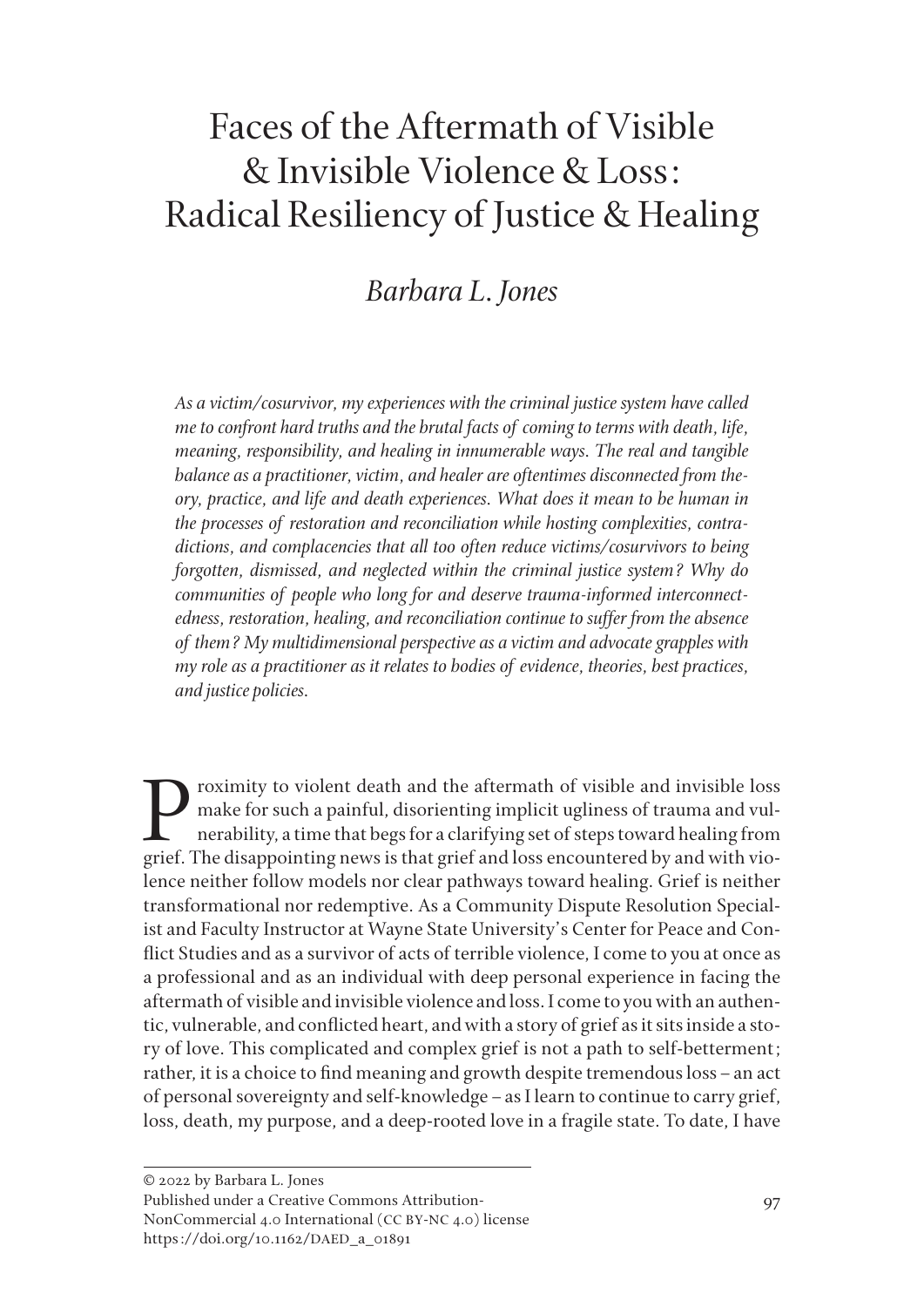not had a good cry. I have not cried to the extent of a deep release that even comes close to the radical cleansing tears that are required to minimize the fear that I and a collective host of Black women who are mothers have of the length of time it takes to come to terms with a violent death. I would like to invite you to explore this with me, not in ways of persuasion or influence, but rather with your respect and agency.

In 2007, I became a front-line antibullying parent advocate for my youngest child. My only son possessed unique learning abilities and was a part of the cognitive impairment community. During his freshman year at a public high school in Detroit, he experienced a violent bullying attack during which he was pistol whipped. He sustained a severe concussion and received twenty-two stitches to his head as a result.

As a mother and the first and only teacher in my family, I would not tolerate bullying against my daughter and son, and I would not let them feel helpless and victimized. I created strong messages and tools necessary to become an effective mediator within my household, within the school that my children attended, and within my community. My aim was to somehow figure out how to transition from a long career in media to one in mediation, utilizing decades' worth of communication skills to help my children, so I obtained my master's degree in dispute resolution and a graduate certificate in peace and security studies from Wayne State University. I learned various ways to mitigate conflict and antiyouth violence practicalities, adding these to an already well-established skill set in conflict resolution simply from being a mother.

After my son's high school graduation in 2011, we decided to relocate him from Detroit to Colorado Springs, Colorado. My daughter had moved there a year prior, and she and I agreed that it would be a beneficial experience for my son to be in an environment that was less violent and to have more opportunity for growth and maturity. Although the transition from Detroit was tough for me and my son, my daughter and I motivated him to see another part of the country, away from one of the most violent cities in the United States.

I removed my son from this environment so he would no longer experience the extremes of violence that pervaded his life. Despite my intention to expose my son to a new, safer community, we soon discovered that violence is too common across the United States.

Although this is the most difficult writing I've done to date, this type of academic writing is beneficial in understanding my personal grief process, traumatic cognitive performance, and my grief journey, and in connecting the experiences of a mother of a murdered son and a crime victim survivor/covictim to other individuals with similar experiences, to local communities, to the larger community of country, and to the future of justice–a victim-centered justice– for all.<sup>1</sup>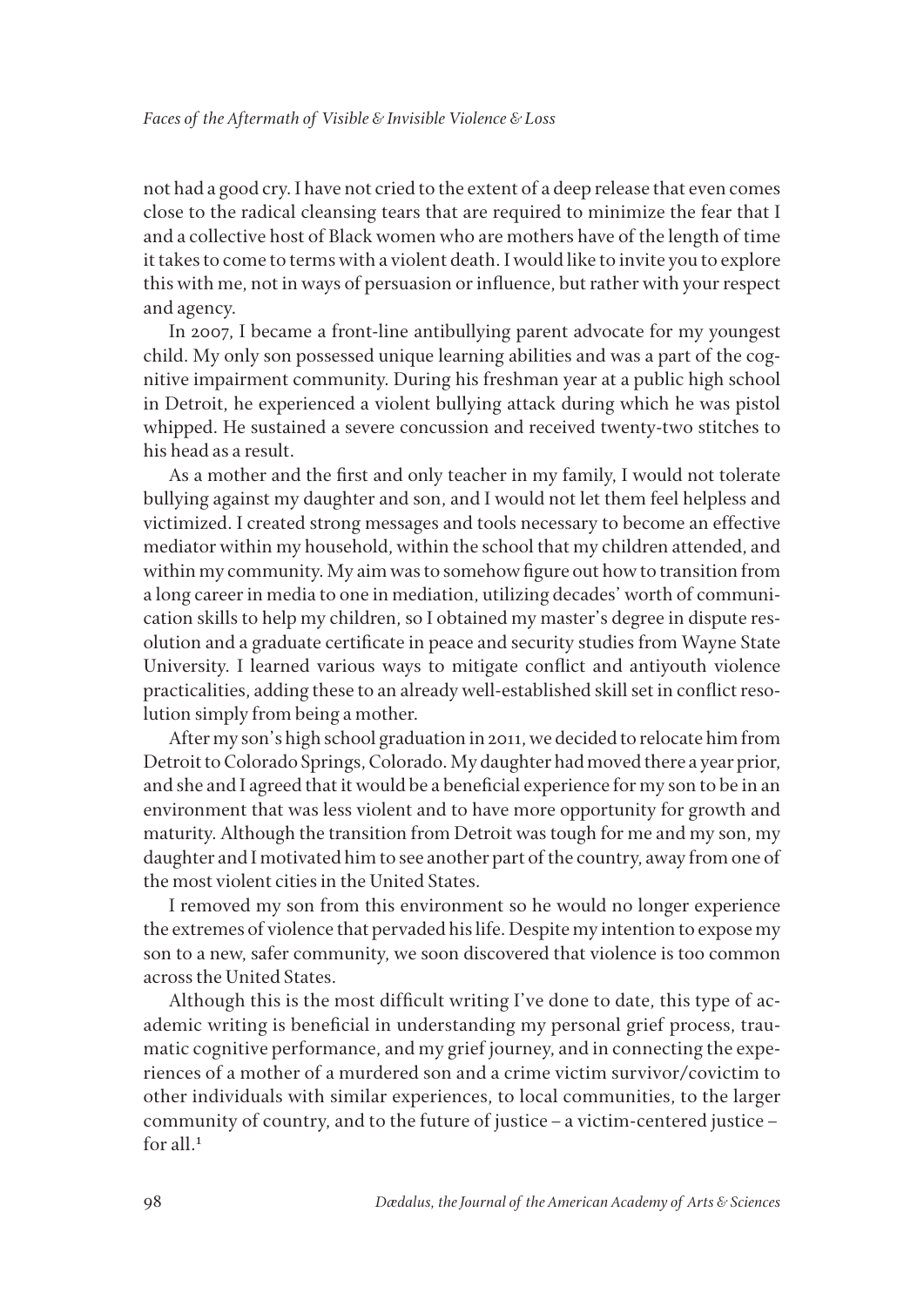The following is my victim impact statement – one of three victim impact<br>statements that I've given. I read this one on June 28, 2019, to the judge,<br>officers of the court, Colorado Springs Police Department, District Attor statements that I've given. I read this one on June 28, 2019, to the judge, officers of the court, Colorado Springs Police Department, District Attorney's office of El Paso County, and, more important, to the communities of Colorado Springs, Colorado, and Detroit, Michigan.

I'm the mother of two children, Charmaine El-Jones and Conte Emanuel Smith-El. I've been a mother since I was 16 years old. I'm 55 years old. Collectively, I've been a mother longer than I've been an actual human being. I don't know any other life except for being a loving, responsible, nurturing provider and protector, and I raised my children to respect themselves, to respect me, and to respect humanity. My life has not been my own.

I'm the mother of a murdered son. For the past 23 months, I've lived a life of physical, emotional, and psychological turmoil, trauma, and unspeakably complex and complicated grief.

I am not the only one who walks this journey and I need for you to hold space for each and every mother that has lost a child. The planned demise and murder of my only son, Conte, has caused a reordering of my life in such a way that no one will be able to understand, except for the mothers who have lost their children due to homicide, gun violence, lethal violence, and murder. You have destroyed my family.

Let me tell you a little bit about my son, Conte. Conte was a kind, respectable, loving, and affectionate young man with unique–very unique abilities. My son always spoke to everyone and greeted you with a smile that made you feel special, valued, and important. Conte did that without fail because he did not want others to feel the pain of never, ever being loved, valued, and respected. He wasn't treated kindly by others and he didn't want anybody else to experience that. My son's unique ability to value everyone and everything was exhibited by his persona.

Driving down the streets in Detroit, my son's unique ability to value everything arose in conversations when he would shout out, "Momma, watch out for that squirrel!" I would put on the brakes to avoid hitting that squirrel. This happened often because whether it was in Detroit or Colorado, we were always in a hurry to get somewhere. "Momma, don't hit that squirrel! Momma, don't hit that squirrel!"

I would press my brake, we would both look back, and the squirrel would make it across that street in whatever direction that that squirrel was going. Conte would turn to me and smile, and I would smile back because I was just proud that I didn't hit that squirrel. He'd said, "Whew! Okay, momma, we didn't hit the squirrel," and then he would continuously smile.

That smile, that smile, that smile. Conte valued life. Even the squirrel's life.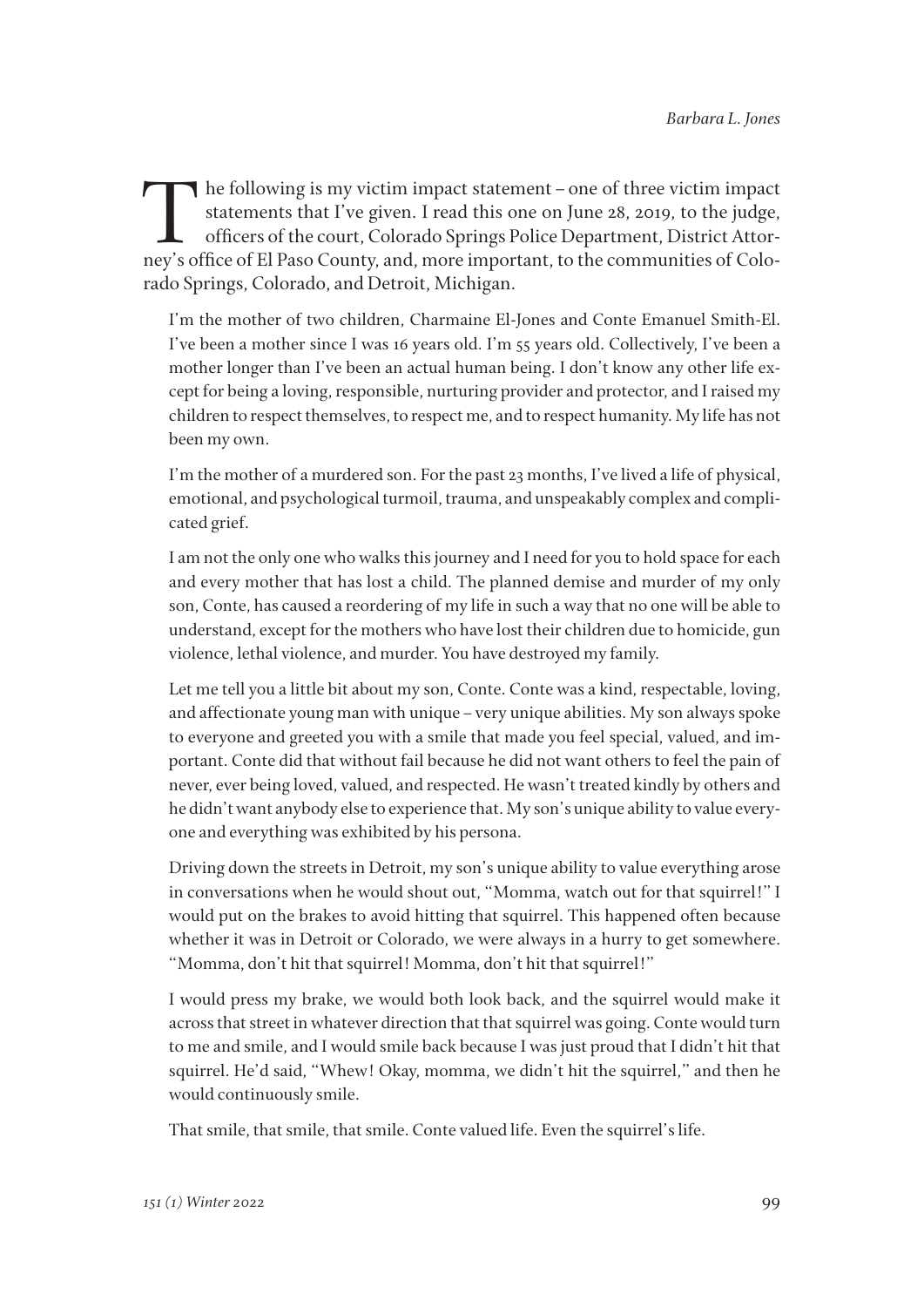I had just seen my son 26 days–*26 days*–before his tragic death on an unexpected trip that my daughter facilitated. My last visit with my son was full of love, laughter, and immediate plans for me to finally leave Detroit and relocate to be with my children. I was going to continue my work in Colorado Springs in advocacy for young people and anti-youth violence and restorative justice. In fact, I had just had a job interview the day before my last visit with my son. We held hands, we talked about my moving, and he was so happy. Conte told me he was in a good space and that he was a little bit more comfortable being in Colorado Springs after almost six years. His words brought me such immense joy.

I got that phone call–that dreaded unexpected phone call–from my daughter on the morning of October 31, 2017, at 3:35 a.m. her time, which was 5:35 a.m. my time. The ringing of my phone at that time wasn't anything startling because my daughter is a night owl. I really thought it was her or my granddaughter calling me because my granddaughter got ahold of my daughter's phone often and knew how to dial her Grammy.

I heard many voices when I picked up and answered the phone, and the many voices on the other end weren't talking directly to me. But amidst all of these voices, I heard my daughter wailing in the background. This was a wail that I had never heard before, not even when she was born. My daughter was unable to formulate the words to let me know about my son–her only brother who she'd been a second mother to because she's 11 and a half years older than him. It was one of the detectives from the Colorado Springs Police Department who had to tell me that my son was dead.

My entire family has had to wrestle with the facts that were caught on multiple surveillance cameras and two Ring cameras inside the business where my son was employed. I viewed twelve and a half minutes during which my son gave service with a smile, during which I watched my son cover his mouth in horror, shocked that one of his peers – a 23 year old whom he did not know – bolted in with an AR-15 semi automatic rifle, and during which my son was shot seven times.

I watched my son tied up. I watched my son brutalized. I heard my son scream for help. I watched my son attempting to fight and flee, something that I never taught him. I taught him either you fight *or* you run. My son did both at the same time. I watched my son endure twelve and a half minutes of torture, exploitation, bullying, and execution. I watched and heard my son scream out in pain. I watched my son and heard my son crawl on the floor to an exit. I watched my son take his last breaths before he gurgled and died.

You laid next to my son, pretending to be a victim, and then ultimately helped to tie him up. You advanced his demise without shame and when he witnessed your contri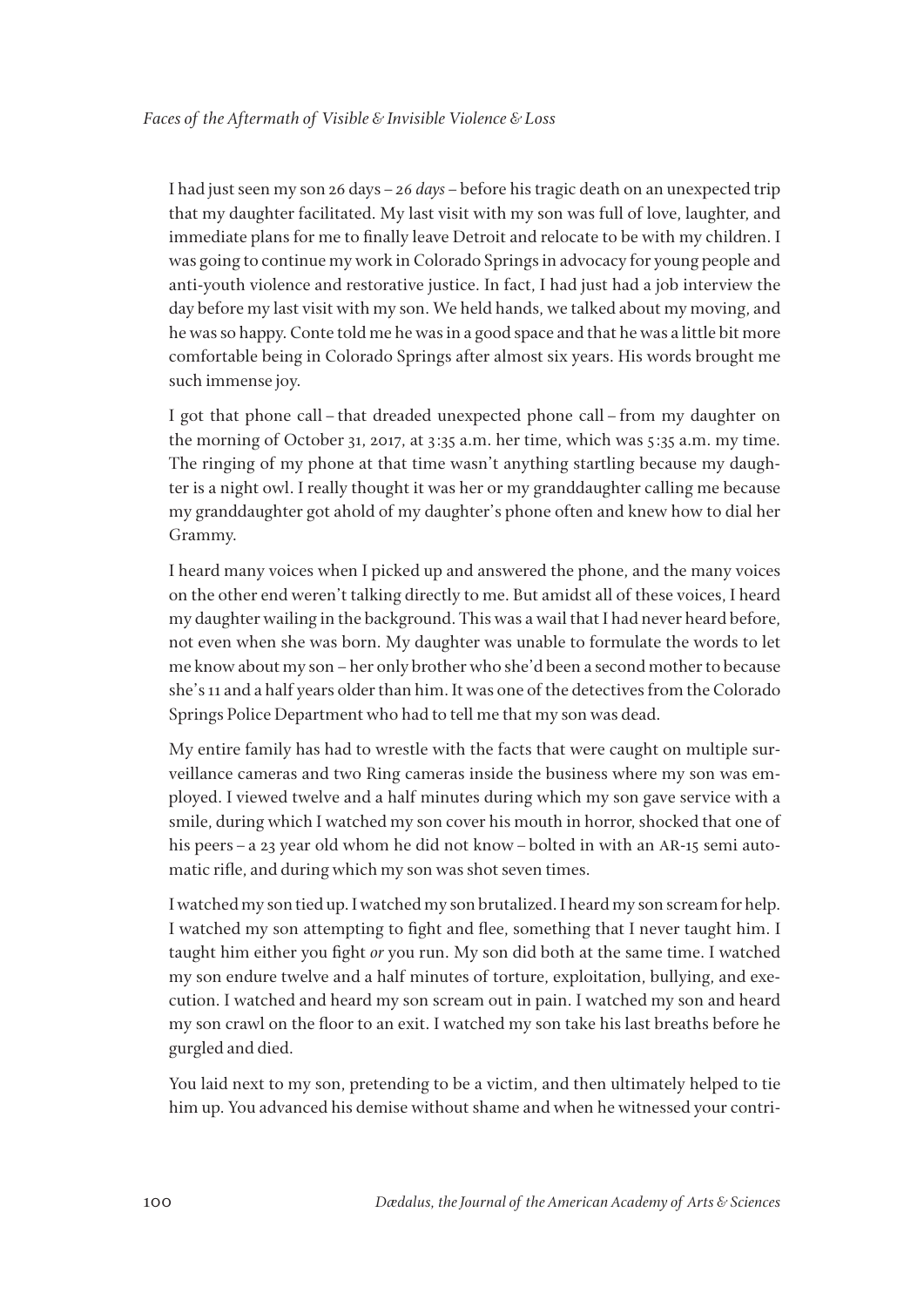bution to this horrific act . . . I could not think of what was going on through my son's mind, but I watched it.

Don't think for a minute that I haven't thought about you and your family, and if I was in that same exact position as you and your mother and your entire family. If my son had done this to you. I've thought about you. I think about you and I will never forget you for the rest of my life. You and your family will always be tied to me and my family, nothing will ever change that. The impact of your actions will forever be intertwined in my life and the community of Colorado Springs.

My son has a face; he has a name. My son's life will never be restored so I must honor his legacy. I created Conte's annual memorial scholarship<sup>2</sup> for young people like you – for sons and daughters who are not even my own kids because I'm committed to helping and guiding young people. This is my ministry.

You must realize that you must admit your accountability in your actions against my son, eventually. The facts and evidence speak for themselves. There is no hearsay, speculation, or third parties' stories. You know and we all see your exact, specific, and undeniable role and responsibility in my son's death. If you make it through this program, this YOS program, you will approximately be 24 years old, the same age my son was when his life was deliberately stolen from him.

As a Restorative Justice Practitioner and the mother of a murdered son, I'm asking the Judge David Miller, the DA's office, the entire judicial system, your probation officer, Larissa Perea, the Department of Corrections Colorado Springs, the YOS officials of Colorado Springs, and CSPD law enforcement to set up and implement a formal and comprehensive Victim Offender Dialogue session involving me, you, and your mother, as well as with organizations who have the expertise right here in Colorado. This is my request and I pray it will be honored by the above-mentioned parties for me!

The victim often is silenced for the duration of a murder/criminal trial, except when the victim impact statement is given; yet victims and offenders can benefit from a victim's survivor impact story in a face-to-face, mediated setting with victim-offender professional facilitators within prisons and juvenile correction facilities. Currently, the State of Colorado offers restorative practices under the Colorado Victim Rights Act, statute 24-4.1-302.5, "Rights Afforded to Victims": "The right to be informed about the possibility of restorative practices, as defined in section  $18-1-901(3)(0.5)$ , C.R.S.," which include victim-offender conferences.<sup>3</sup> Parties are invited, but not compelled, to participate in making decisions about how to respond to the offense. The process allows the offender to take accountability for their actions, to offer amends to the victim (something not often seen in our traditional punitive, retributive criminal justice model for violent crimes), to repair harm to the extent possible for justice to occur, and to prevent future harm.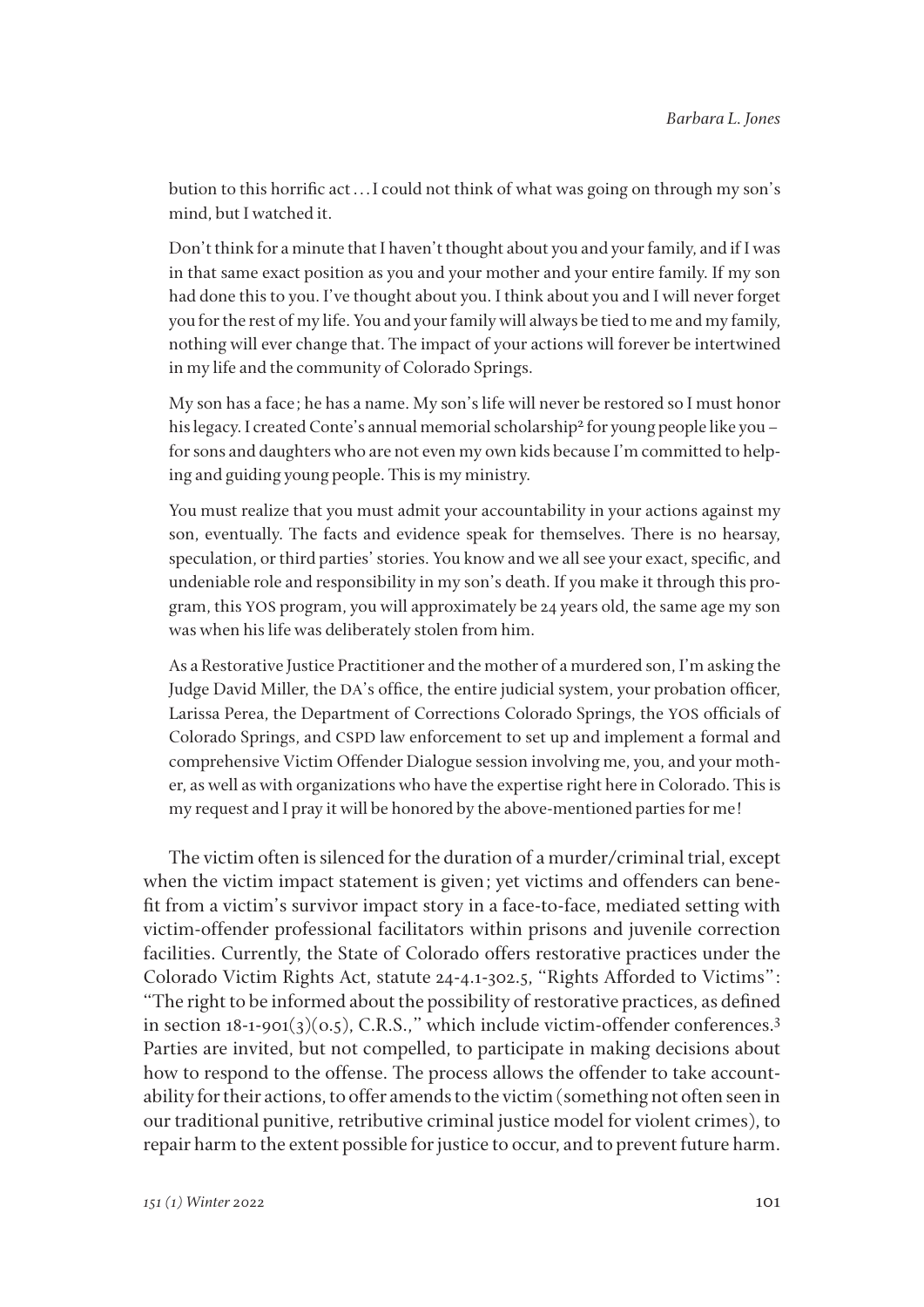We cannot heal what we are not willing to confront, and my request for a victim-offender dialogue was a key step toward my and my family's personal healing, as well as for the person who killed my son and for his family. The goal of this dialogue and of healing is not to patch up, cover up, or conceal the waves of grief resulting from the harms caused by violence in an effort to preserve, promote, or present as normal. It is to acknowledge your changed circumstances– your new life–with courage. We must be willing to confront the truth before we can even think about healing. Reconciliation and restorative justice seek redress for victims, recompense by offenders, and reintegration of both within the community.

Relatives of Smith-El railed against Daugherty's lack of accountability, saying it bars any hope of "restoration." The dead man's mother, Barbara Jones, a Detroit-based antiviolence advocate, said in court she would like to meet with Daugherty in prison for a "dialogue." The judge encouraged Daugherty to accept, saying he must confront his role in Smith-El's death before he can be fully rehabilitated.<sup>4</sup>

The necessity for criminal justice reform to reflect victim-offender dialogue and restorative justice and to normalize these opportunities for healing are paramount for victims' families and cosurvivors. Restorative justice is a social justice model that focuses not only on rule of law issues (as in our traditional criminal justice system), but also on the rules of relationship. The tenets of the restorative justice model are relationship, respect and honoring dignity, repair and reconciliation, accountability, reintegration versus recidivism, radical resiliency toward justice and healing (we cannot heal what we cannot confront), and peace-making, peace-building, and peace-keeping.5

There is ongoing work in Michigan, which I am involved in, to amend the state's constitution to address crime victims' rights and add restorative justice practices. In the Michigan Crime Victim Rights Act, this includes an effort to enact a victim-offender conferences statute that improves rights afforded to victims, providing reconciliation and restorative justice as a participatory status for crime victims and for the offender victims and survivors who request it.<sup>6</sup> I assert that there are levels of personal accountability for offenders to their victims or their families, which is otherwise not afforded to them. This guidance and trained facilitators are available according to "Victim-Centered Victim Offender Dialogue in Crimes of Severe Violence," published by the National Association of Victim Service Professionals in Corrections and guidelines published by the State of Colorado for Victim Offender Mediation.

At the National Association of Community and Restorative Justice Law and Policy Working Group, of which I am a member, we are developing model legislation that may be used by legislators to develop statutes and policies supportive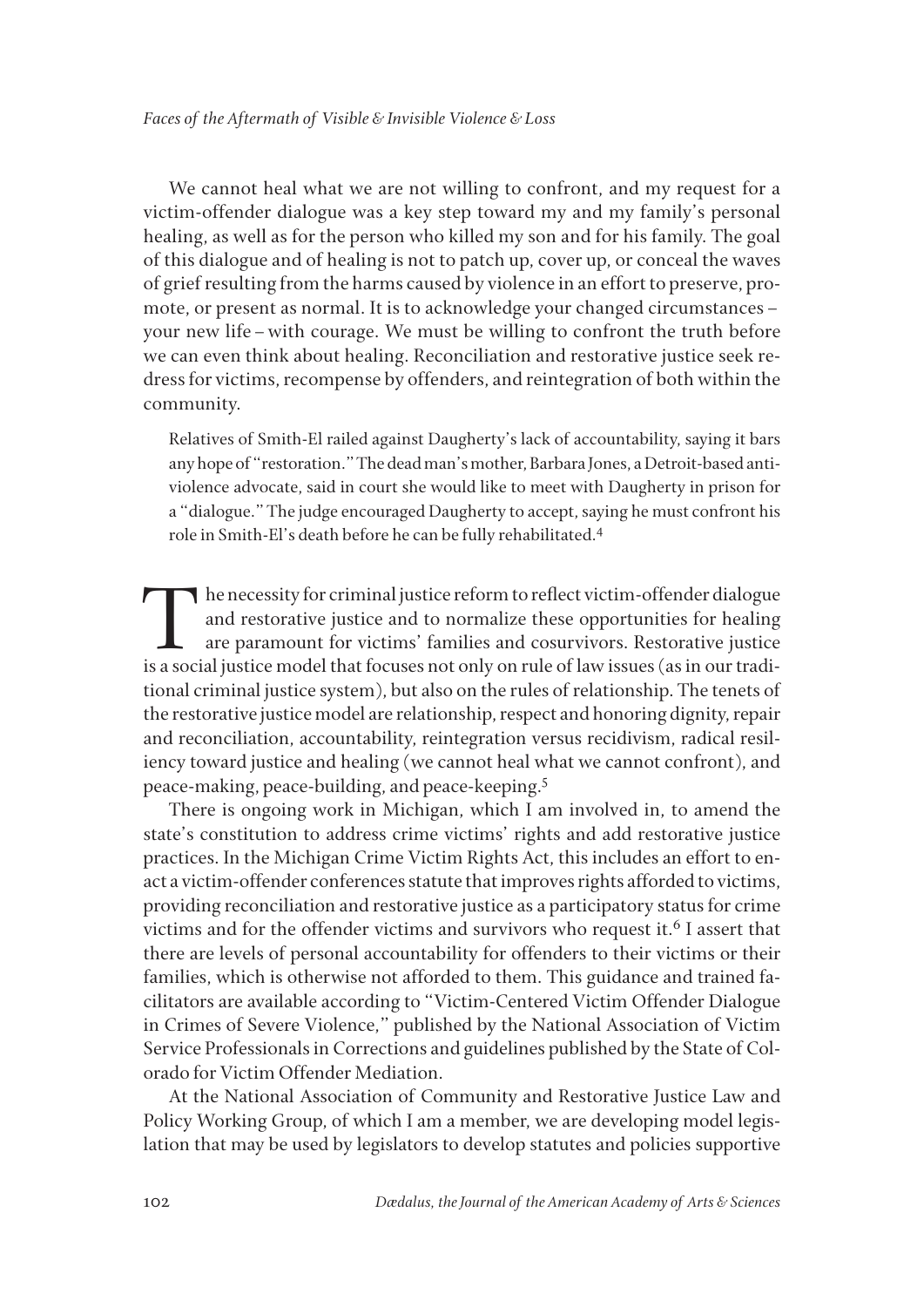of restorative community justice applications, and we are creating advocacy materials to assist policy-makers with enacting these changes in law.<sup>7</sup> We champion a restorative justice framework and practices that seek to repair harm, and restore and promote healing in communities; actionable priorities that are not victim-led but victim-centered. When confronting violence, the long, hard journey toward healing should compel us to examine the qualities and conditions of being human. We must explicitly grieve for those we have loved and lost, not to prolong and sustain our connection to suffering, pain, hurt, revenge, and retaliation, but to sustain love, peace-making, peace-keeping, and peace-building. No transformative redemption in the aftermath of visible and invisible grief can occur unless we all understand how to acknowledge those we grieve in all we do. Radical and redeeming social values are at the forefront that demands the reduction and elimination of barriers for victim survivors/cosurvivors to participate at every stage of the justice process, systemically, structurally, and collaboratively across agencies and service providers. Victims must be given a more active role and voice not only in their individual experiences, but also in the broader conversations about criminal justice system improvement.8

To transform the world, it takes people willing to face the reality of how violence affects their lives, and to insert their own morality and mortality into social values that serve humanity from an absolute place of common good, genuine support, forgiveness, compassion, and empathy. Moving from crisis to hope must be rooted in love. In regard to Joshua Daugherty, one of the two young men responsible for the murder of my son, whose humanity will not be considered in the current state of the criminal justice system and who may not experience the benefit of restorative justice-centered legislation during his incarceration, it will be up to the community to help this juvenile convicted of second-degree murder, who received a seven-year sentence in a youth offender program, succeed once he successfully completes his sentence and is released.

The harm of murder or homicide ripples beyond the victim, their families, and cosurvivors, and into the broader community. Crime is seen as a tear in the community fabric. Therefore, the victim, offender, and community members should have a voice in how harm can be reconciled and repaired. This collective approach generates distinctive roles and shared responsibilities for stakeholders, including victims, offenders, justice professionals, and community members.9

Victims and offenders are helped to become contributing members of their communities in the aftermath of the murder/homicide by reinforcing moral education and the values and norms of community standards. Moreover, it is a victimcentered, offender-sensitive response by the community to address not only the harmful incident, but the underlying causes often rooted in the community, and its ability to help the offender repair the harm caused to the victim, the victim's family, cosurvivors, and the community.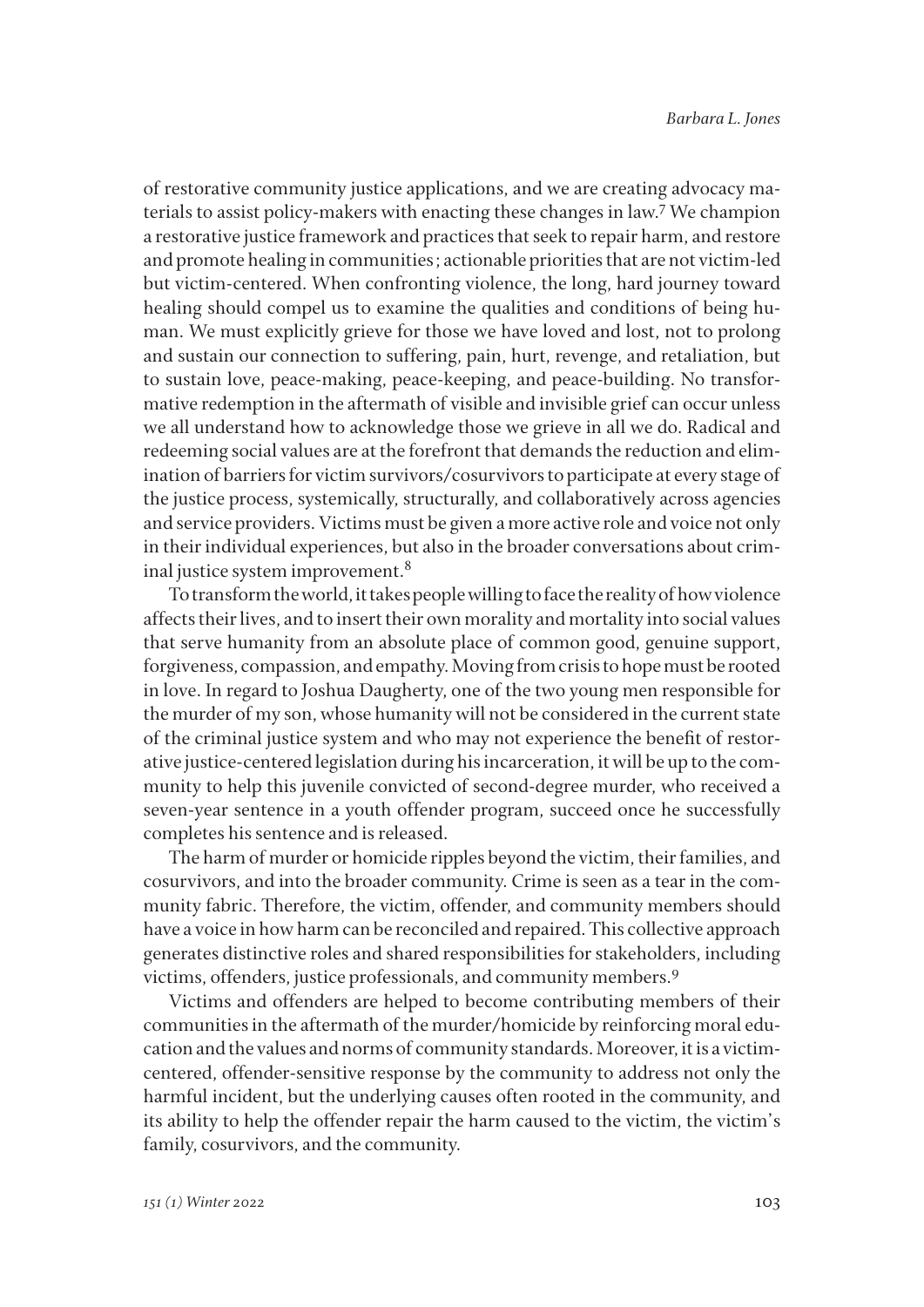Few events are more seismically traumatizing than the loss of a loved one to<br>homicide. However, homicide survivors quickly learn that the dominant<br>social narrative makes the state the surrogate victim: harm done by offendhomicide. However, homicide survivors quickly learn that the dominant social narrative makes the state the surrogate victim: harm done by offenders to victims is handled as if it is harm done by offenders to the state. Homicide survivors become invisible as the agenda of the criminal justice system, the media's interpretation of the facts, and the community's response construct the public meaning given to the tragedy. Too often, survivors are cruelly left alone to face the abject grief, rage, and sense of violation that accompany the abhorrent act of killing another person. As their meaning systems implode, they enter a netherworld where they fight to find footing in a world that no longer fits. As we collectively continue to shed light on these challenges, I pause and reflect on a quote by Audre Lorde, "Without community, there is no liberation . . . but community must not mean a shedding of our differences, nor the pathetic pretense that these differences do not exist."

Homicide survivors are forced into interactions with the public that rob them of important rights and deprive them of their justifiable privilege to define and control their realities. What they demand underscores what matters to them. The convictions they act on are fueled by moral indignation and passion for what is theirs to hold onto, correct, or take back. Fighting is a form of self-preservation to minimize more losses. Asserting their needs makes who they are visible to others.

Efforts, policies, practices, resources, and approaches designed to mitigate violence in the United States are stagnant, limited, uncoordinated, and governed by an extreme, outdated, and neglected disarrangement of authorities who prioritize immediate reactionary responses over inclusive creative options geared toward providing long-term relief, answers, and solutions. Violence is not an intractable social problem or an inevitable part of the human condition. In their analysis of emerging restorative justice legal doctrine, Shannon Sliva and Carolyn Lambert explain:

While many states' criminal and juvenile codes contain references to restorative justice generally or specific restorative justice practices, few provide detailed support and structure to ensure implementation. According to our findings, only Colorado, Minnesota, Missouri, Montana, New Hampshire, Texas, and Vermont have structured support for a restorative justice practice within their code. It should be noted that even these seven states–which have structured support for some aspects of restorative justice in some settings–do not mandate restorative justice as a system-wide criminal justice response. Nationally, restorative justice remains a marginally supported justice practice at the level of state policy.<sup>10</sup>

We can do much to address and prevent it; however, the United States has not yet fully measured the size of the task and has not designed and utilized all the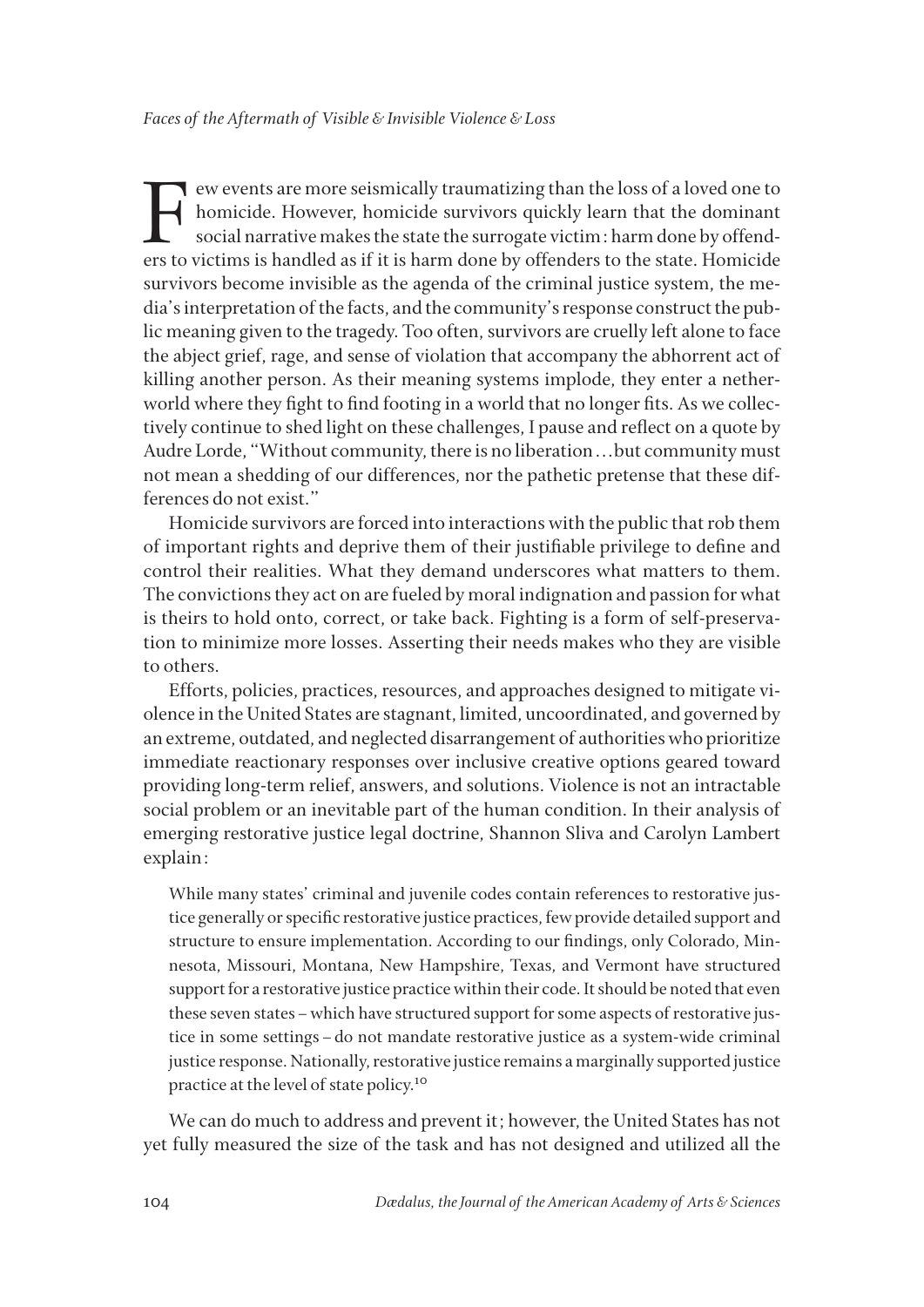tools to carry it out. Bearing witness to the aftermath of visible and invisible violence results in survivors connecting these to larger issues of systemic dynamics and to the adoption of appropriate prevention strategies rooted in conscious values of equity and justice.

A key component of these tools is incorporating victims into the dialogue and solution-building. My son is the data. I am walking, breathing data. This new perspective of the criminal justice system as the survivor and the exclusion of voices and involvement of victims and survivors has resulted in my long-term personal goal to set restorative justice/victim-offender dialogue as a mandatory part of the offenders' session in homicide cases. Interconnection and intersectionality function at the foundational roots of collectively healing due to identities, systems, and structures.

Resiliency frameworks resulting from the layers of violence incorporate greater reconciliation efforts and instill restorative practices. As someone who has experienced a life shattering crisis, I have put a system of individual, community, and collective healing in place, based on what role restorative justice can play toward healing for victims, victim survivors, covictims, and the community, and the work to end violence. Such a framework aids in un-normalizing visible and invisible violence to ensure that no portion of the human experience will be unacknowledged. Of course, violence, trauma, and healing are nuanced, and this is a call for alternatives that recognize the intricacies and delicate differences in the way we handle violence, and, notably, to recognize that everybody hurts. Violence is pervasive and a part of that is because we, as a nation, address violence with violence and must actively and necessarily heal as a whole. This is my lifetime commitment toward structural, systemic, institutional change as a lifelong victim cosurvivor.

#### about the author

**Barbara L. Jones** is a Community Dispute Resolution Specialist and Faculty Instructor at the Center for Peace and Conflict Studies at Wayne State University. She also serves as Program Director for the Ralph Bunche Summer Institute and mentors and advocates for youth at WSU as well as in Detroit and the Detroit metro area with a variety of schools and organizations.

### **ENDNOTES**

<sup>1</sup> "Conte Emanuel Smith-El Obituary," *The Gazette,* November 8, 2017, https://www.legacy .com/obituaries/name/conte-smith-el-obituary?pid=187185753; and "How WSU Conflict Resolution Strategist Barbara Jones Works to End Neighborhood Violence while